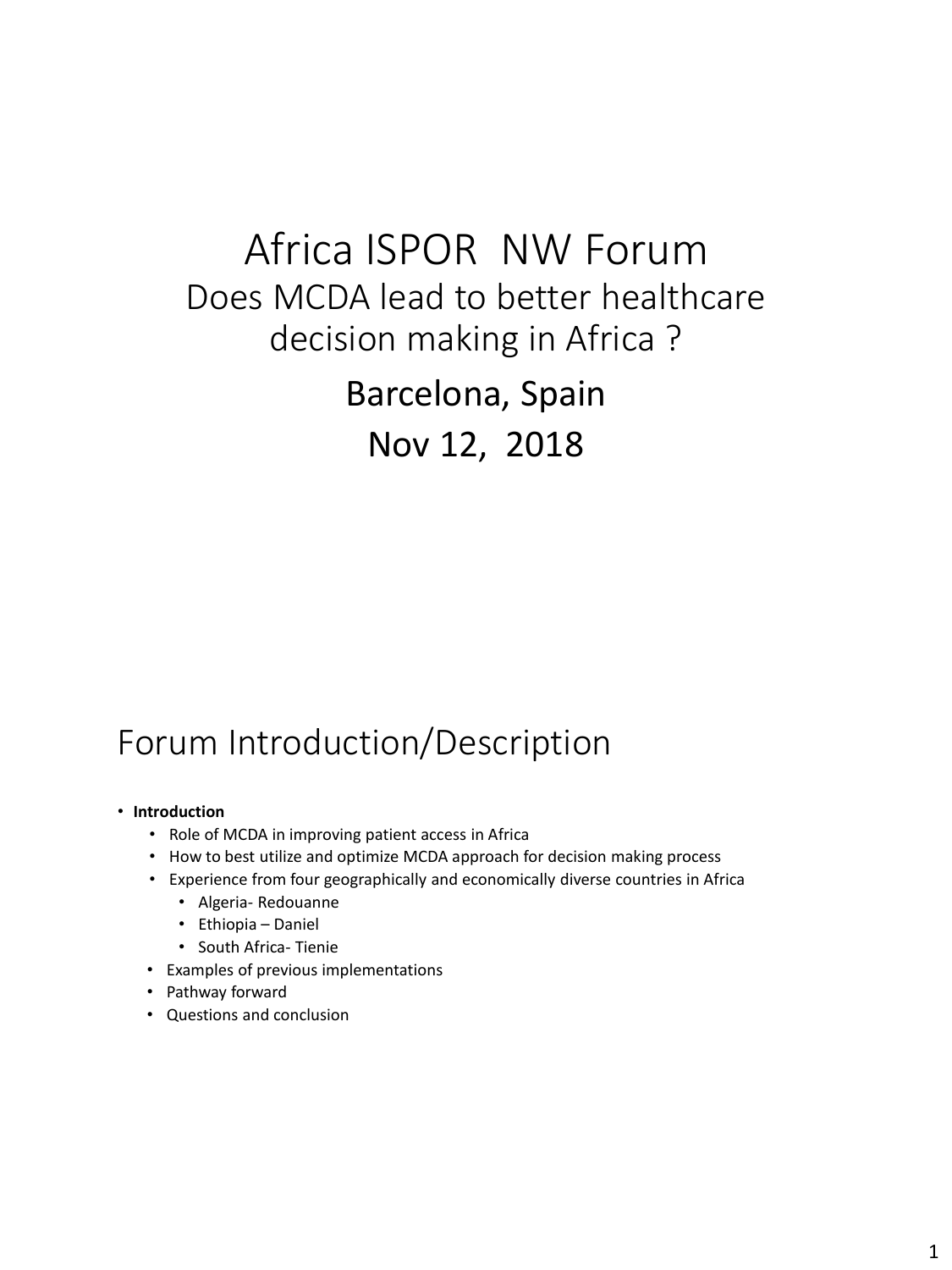## MCDA Brief

- MCDA : Process of evaluation and selection of alternatives under conditions of high uncertainty
- MCDA is a helpful tool to integrate different aspects depending on different weights and translate to a scoring card.
- The term MCDA is increasingly being used to evaluate healthcare interventions, useful in non HTA markets as well, tender evaluations,,etc

## Proposed Benefits

- Demonstrate true drug benefit and enhance patient access where there is unmet medical need,
- Support decision making based on objective criteria
- Broaden inclusion of societal perspective
- Improve transparency and accountability of the decision-making process.
- Allowing use of a mixed set of both quantitative and qualitative information
- Develop local capacity to conduct evaluations (including economic analysis)- ( findings based on local settings)
- Encourage innovation and enhance patients access to new therapeutics.